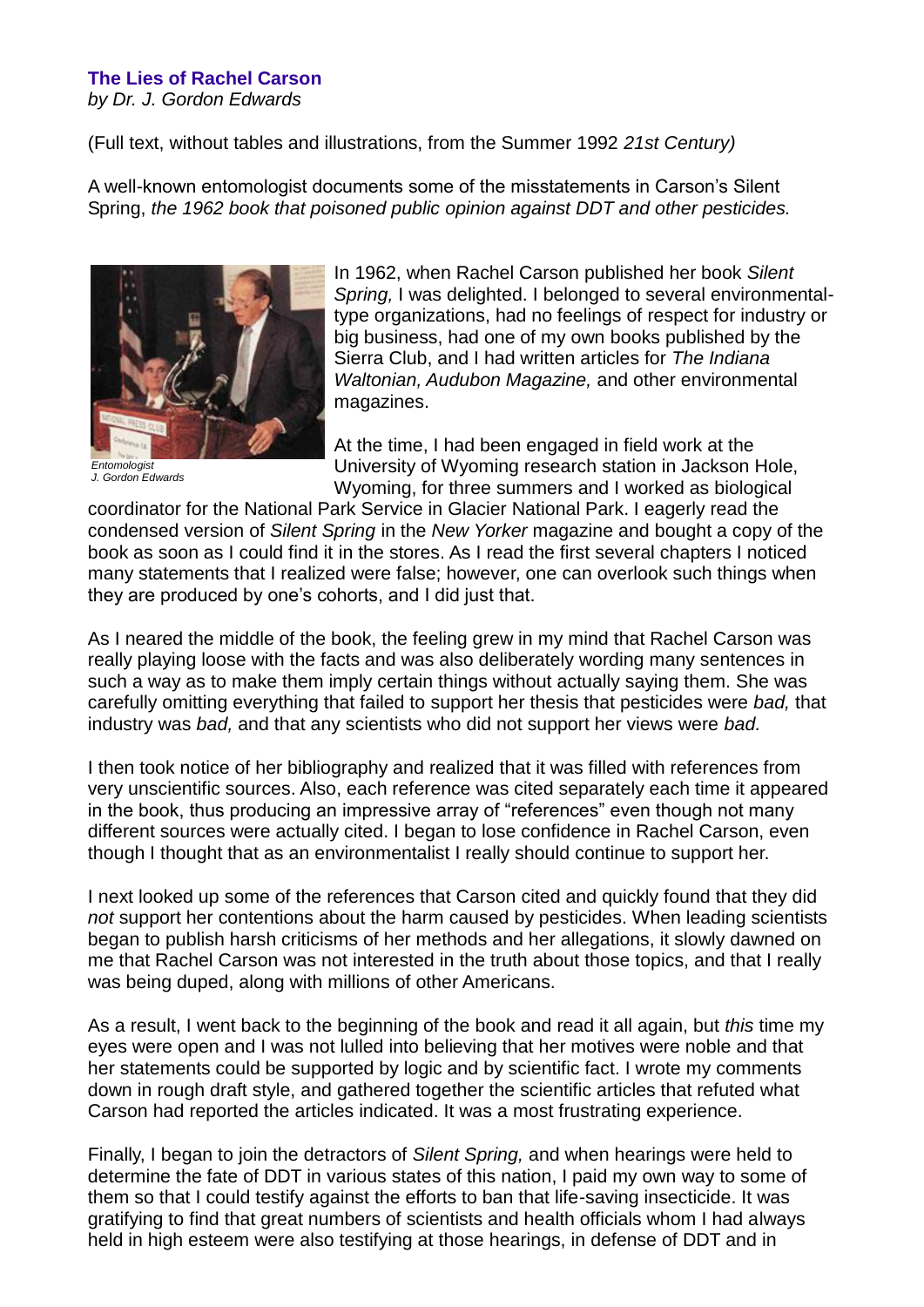opposition to the rising tide of antipesticide propaganda in environmental publications and in the media.

In testifying and speaking in public, I frequently exposed the misleading references Rachel Carson had cited in her book, presenting her statements from *Silent Spring* and then reading the truth from the actual publications she was purporting to characterize. This revealed to the audiences just how untruthful and misleading the allegations of *Silent Spring* really were.

Now, nearly 30 years later, the controversy is still boiling about how truthful Rachel Carson was. I recently learned that a movie honoring Rachel Carson and *Silent Spring* is being made for television. Because I believe such a movie would further misinform the public, the media, and our legislators, I decided to type up my original rough notes from 1962- 1963 and make them available. Here they are, page by page, starting with her dedication.

## **Dedication: A Lie**

*Dedication.* In the front of the book, Carson dedicates *Silent Spring* as follows: "To Albert Schweitzer who said 'Man has lost the capacity to foresee and to forestall. He will end by destroying the Earth.'"

This appears to indicate that the great man opposed the use of insecticides. However, in his autobiography Schweitzer writes, on page 262: "How much labor and waste of time these wicked insects do cause us ... but a ray of hope, in the use of DDT, is now held out to us." Upon reading his book, it is clear that Schweitzer was worried about nuclear warfare, not about the hazards from DDT!

*Page 16.* Carson says that before World War II, while developing agents of chemical warfare, it was found that some of the chemicals created in the laboratory were lethal to insects. "The discovery did not come by chance: insects were widely used to test chemicals as agents of death for man." Carson thus seeks to tie insecticides to chemical warfare. However, DDT was never tested as an "agent of death for man." It was always known to be nonhazardous to humans! Her implication is despicable.

*Page 16.* Carson says the pre-war insecticides were simple inorganic insecticides but her examples include pyrethrum and rotenone, which are complex organic chemicals.

*Page 17.* Carson says arsenic is a carcinogen (identified from chimney soot) and mentions a great many horrible ways in which it is violently poisonous to vertebrates. She then says (page 18): "Modern insecticides are still more deadly," and she makes a special mention of DDT as an example.

This implication that DDT is horribly deadly is completely false. Human volunteers have ingested as much as 35 milligrams of it a day for nearly two years and suffered no adverse affects. Millions of people have lived with DDT intimately during the mosquito spray programs and nobody even got sick as a result. The National Academy of Sciences concluded in 1965 that "in a little more than two decades, DDT has prevented 500 million [human] deaths that would otherwise have been inevitable." The World Health Organization stated that DDT had "killed more insects and saved more people than any other substance." A leading British scientist pointed out that "If the pressure groups *had* succeeded, if there *had* been a world ban on DDT, then Rachel Carson and *Silent Spring* would now be killing more people in a single year than Hitler killed in his whole holocaust."

It is a travesty, therefore, if Rachel Carson's all-out attack on DDT results in any programs lauding her efforts to ban DDT and other life-saving chemicals!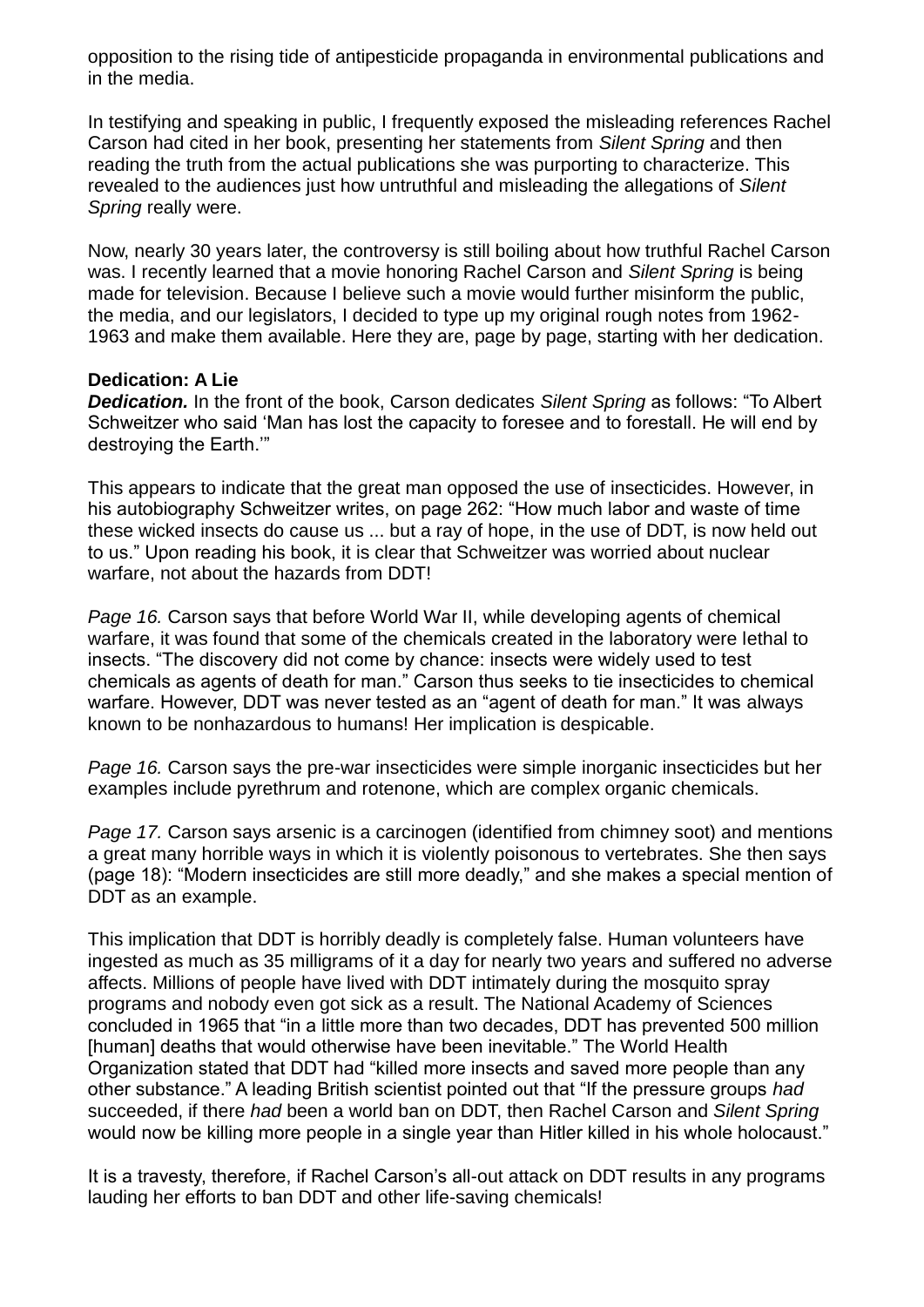*Page 18.* Referring to chlorinated hydrocarbon insecticides (like DDT) and organophosphates (like malathion), Carson says they are *all* "built on a basis of carbon atoms, which are also the indispensable building blocks of the living world, and thus classed as 'organic.' To understand them we must see how they are made, and how they lend themselves to the modifications which make them agents of death."

Surely it is unfair of Carson to imply that all insecticides are "agents of death" for animals other than insects.

*Page 21.* After referring to untruthful allegations that persons ingesting as little as one tenth of a part per million (ppm) of DDT will then store "about 10 to 15 ppm," Carson states that "such substances are so potent that a minute quantity can bring about vast changes in the body." (She does not consider the metabolism and breakdown of DDT in humans and other vertebrates, and their excretion in urine, and so on, which prevents the alleged "biological magnification" up food chains from actually occurring.) Carson then states: "In animal experiments, 3 parts per million [of DDT] has been found to inhibit an essential enzyme in heart muscle; only 5 parts per million has brought about necrosis or disintegration of liver cells. ..." This *implies* that considerable harm to one's health might result from traces of DDT in the diet, but there has been *no* medical indication that her statements are true.

On page 22, Carson adds, "... we know that the average person is storing potentially harmful amounts." *This is totally false!*

*Page 23.* Carson says, "the Food and Drug Administration forbids the presence of insecticide residues in milk shipped in interstate commerce." This is not true, either! The permissible level was 0.5 ppm in milk being shipped interstate.

*Page 24.* Carson says: "One victim who accidentally spilled a 25 percent industrial solution [of chlordane] on the skin developed symptoms of poisoning within 40 minutes and died before medical help could be obtained. No reliance can be placed on receiving advance warning which might allow treatment to be had in time."

The actual details regarding this accident were readily available at the time, but Carson evidently chose to distort them. The accident occurred in 1949 in the chemical formulation plant, when a worker spilled a large quantity down the front of her body. The liquid contained 25 pounds of chlordane, 39 pounds of solvent, and 10 pounds of emulsifier (*Journal of the American Medical Association, Aug. 13, 1955). Carson's reference to this as a "25 percent solution" spilled on the skin certainly underplays the severity of that drenching, which was the only account known of such a deadly contamination during the history of chlordane formulation.*

Page 28. Carson refers to the origin of organophosphate insecticides like parathion (the insecticide that EPA Administrator William Ruckelshaus recommended as the substitute for DDT). She states that the insecticidal properties of organophosphates were "discovered by a German chemist, Gerhard Schrader, in the late 1930s" and that "Some became the deadly nerve gases. Others, of closely allied structure, became insecticides."

Actually, the insecticides of that nature were not discovered until after World War II (15 years later than Carson implied) and the similarity of insecticides to the dreaded nerve gases was greatly exaggerated by Carson. Carson's attempt to spread terror about beneficial insecticides becomes even more vicious: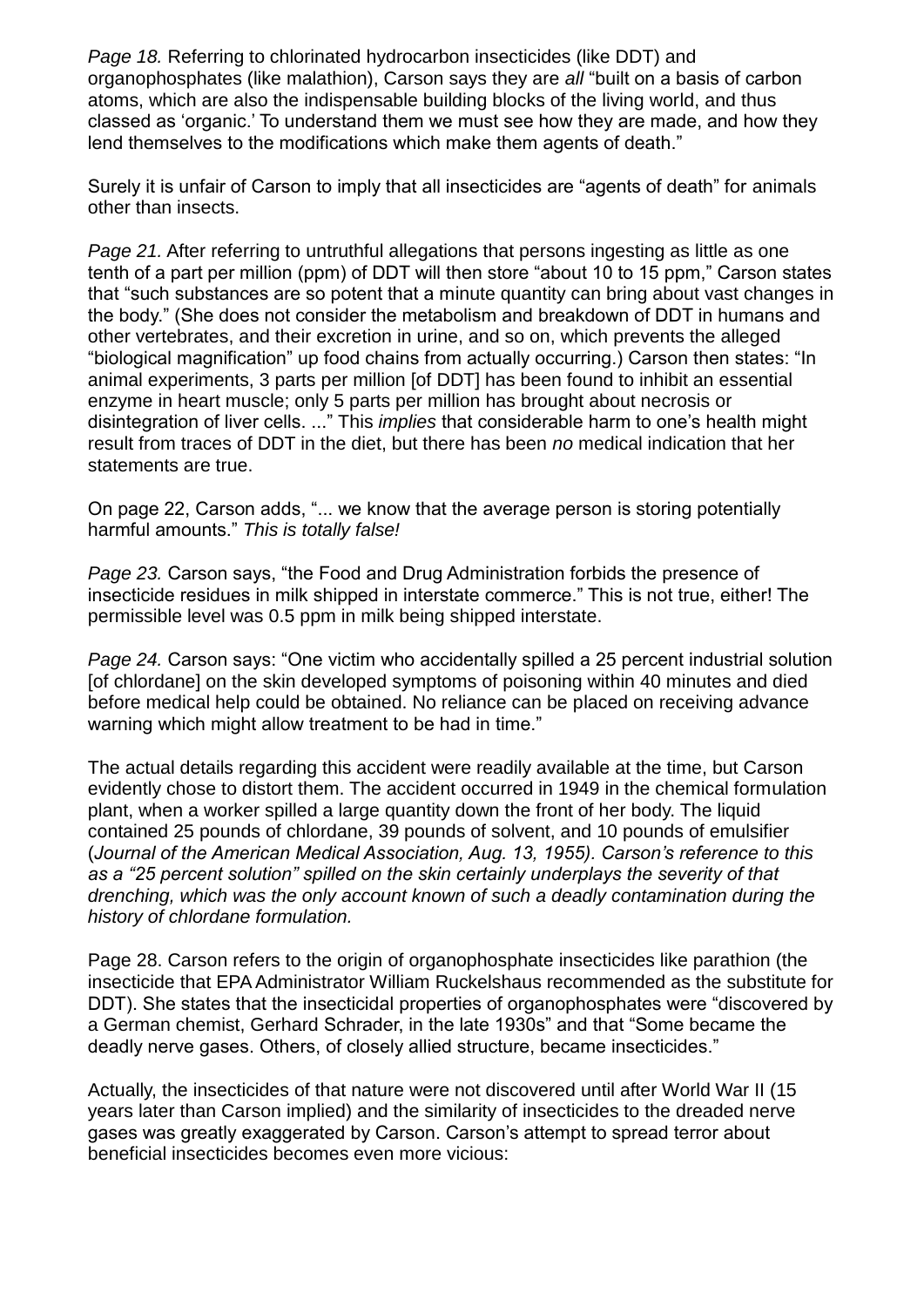*Pages 36-37.* Carson says: "Among the herbicides are some that are classed as 'mutagens,' or agents capable of modifying the genes, the materials of heredity. We are rightly appalled by the genetic effects of radiation; how then can we be indifferent to the same effect in chemicals that we disseminate widely in our environment?"

Carson's comparison between "radiation" and common herbicides is despicable, for there is a tremendous difference between their mutagenic potentials.

*Page 40.* Carson claims that "an appalling deluge of chemical pollution is daily poured into the nation's waterways," that "Most of them are so stable that they cannot be broken down by ordinary processes," and that "Often they cannot even be identified."

These are obviously overstatements designed to worry the reader by using frightening words and intimating that *nobody* knows *what* death-dealing chemicals are in the average person's drinking water. Of course, if they can be detected, they can be identified. The amount of pollutants entering the drinking water of the country was repeatedly analyzed by experts and was found to be below levels that might cause human illness in homes. Carson's scare-mongering statements would fit more appropriately in the pages of today's supermarket tabloids.

*Pages 50-51.* Carson writes that: "Arsenic, the environmental substance most clearly established as causing cancer in man, is involved in two historic cases in which polluted water supplies caused widespread occurrence of cancer."

I have seen no proof that arsenic causes *cancer* in humans, and it is known to occur naturally in most kinds of shellfish and other marine life. And, if she were really concerned about public health, Carson should have rejoiced to see that relatively harmless insecticides like DDT were capable of replacing arsenicals and other poisonous inorganic materials!

*Page 78.* Referring to "weeds" (which are such foes of healthy crops that they must be decimated before the crops can mature and be harvested, Carson states: "Presumably the weed is taking something from the soil; perhaps it is also contributing something to it."

She is obviously correct about weeds taking something from the soil as every gardener knows by sad experience, but it takes a tremendous stretch of the imagination to suggest that weeds are *desirable* in fields of crops!

Carson then refers to a city park in Holland where the soil around the roses was heavily infested by nematodes. Planting marigolds among the roses resulted in the death of the nematodes, she claims, and the roses then flourished. No reference was cited. Based on this unsubstantiated story, Carson concludes that "other plants that we ruthlessly eradicate may be performing a function that is necessary to the health of the soil."

So, soil with nematodes was just unhealthy anyway, but fields where weeds have crowded out the food crops had healthier soil even before crops were planted? Everyone who personally grows desirable plants will surely disagree with her!

*Page 80.* Carson says: "Crabgrass exists only in an unhealthy lawn. It is a symptom, not a disease in itself." When the soil is healthy and fertile it is an environment in which crabgrass cannot grow, she says, because other grasses will prevent it from surviving.

Persons who have had crabgrass invade their beautiful lawn will quite rightly object to this wild unsubstantiated statement.

"Astonishing amounts of crabgrass killers" are placed on lawns each year, including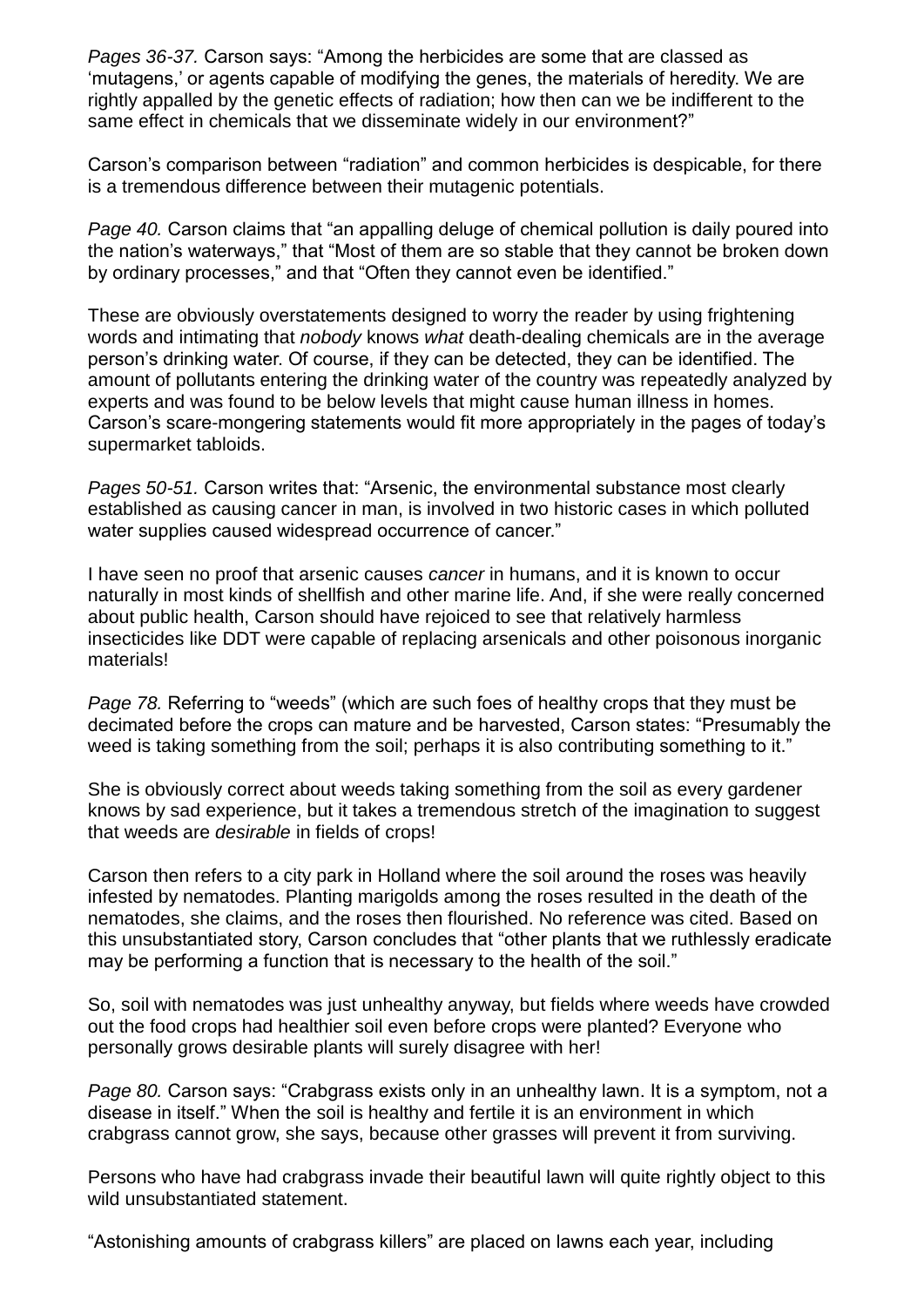mercury, arsenic, and chlordane, she says, relishing the stupidity of nurserymen who have a lifetime of experience. She then cites examples where they "apply 60 pounds of technical chlordane to the acre if they follow directions. If they use another of the many available products, they are applying 175 pounds of metallic arsenic to the acre [highly questionable]. The toll of dead birds is distressing. ... How lethal these lawns may be for human beings is unknown."

*Page 85.* Carson says we are "adding... a new kind of havoc—the direct killing of birds, mammals, fishes, and indeed practically every form of wildlife by chemical insecticides indiscriminately sprayed on the land."

Is it possible that Carson was unaware of the great *increases* in mammals and game birds harvested by hunters during the years of greatest use of the modern insecticides to which she objects? Is it possible that she was unaware of the tremendous *increases* in most kinds of North American birds, as documented year after year by participants in the Audubon Christmas Bird Counts? (That abundance was proven by the numbers of birds counted, *per observer,* on those counts.) The major things that limited numbers of fish during the "DDT years" was the increasing competition among hordes of fishermen, the damming of multitudes of streams, and the sewage produced by our burgeoning population of healthy, well-fed American people.

Instead of recognizing and appreciating *these documented increases of wildlife,* Carson says bitterly (page 85): "[Nothing must get in the way of the man with the spray gun. ... The incidental victims of his crusade against insects count as nothing; if robins, pheasants, raccoons, cats, or even livestock happen to inhabit the same bit of earth as the target insects and to be hit by the rain of insect-killing poisons no one must protest."

*Page 87.* Carson bemoans the efforts to control the Japanese beetles in Detroit in 1959, saying, "Little need was shown for this drastic and dangerous action." She then says that a naturalist in Michigan, who she claimed was very well informed, stated that the Japanese beetle had been present in Detroit for more than 30 years. (No *entomologist* had ever seen one there.) Carson's naturalist also said that the beetles had not increased there during all that time.

Perhaps she misquoted the naturalist, or perhaps he was just lying, or maybe he simply did not recognize the local *Strigoderma* beetles that faintly resemble Japanese beetles. Certainly it is impossible that the voracious Japanese beetles were actually present there for 30 years, remaining hidden from all entomologists and home-owners! Everywhere those beetles have invaded they quickly multiplied to a pest status within a few years, causing tremendous damage to flowers, fruits, and (as larvae) destroying the roots of grasses and other plants. Even Rachel Carson should not expect us to believe that in Detroit they displayed entirely different behavior. ...

*Page 88.* Regarding those Japanese beetles, Carson said that the midwestern states "have launched an attack worthy of the most deadly enemy instead of only a moderately destructive insect." Thousands of residents of the eastern United States laughed at that ridiculous statement because they had personally experienced the devastation caused by the beetles and their larvae. Incredibly, Carson insisted (page 96) that the Japanese beetle by 1945 "had become a pest of only minor importance. ..."

*Page 97.* Carson discusses the use of spores of "milky disease" placed in the soil to kill the beetle larvae, and expresses tremendous confidence in the ability of that bacterium to eradicate them there. As to why they did not fight the epidemic in Michigan by simply using these spores, she explains that it was considered too expensive.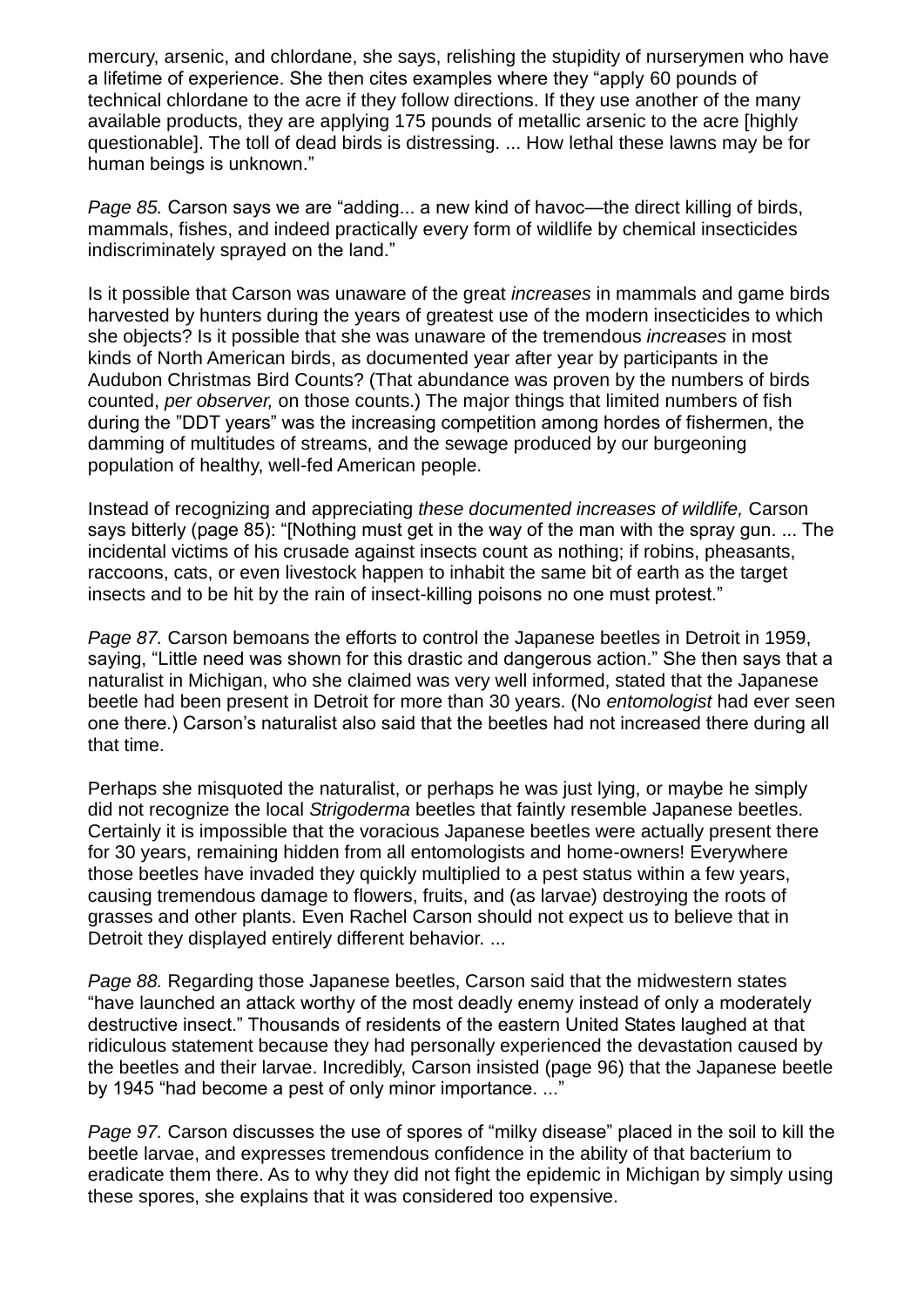Carson reveals with pleasure the fact that they infect at least 40 other species of beetles, but expresses no concern for environmental harm caused by such a broad-spectrum killer of native insects. To the contrary, on page 99 she attacks the use of pesticides because they "... are not selective poisons; they do not single out the one species of which we desire to be rid." Evidently she felt that it was all right for bacteria to be broad spectrum poisons, but that pesticides must affect only a single target.

## **Birds Vs. Human Deaths**

*Page 99.* Carson vividly describes the death of a bird that she thought may have been poisoned by a pesticide, but nowhere in the book does she describes the deaths of any of the people who were dying of malaria, yellow fever, plague, sleeping sickness, or other diseases that are transmitted by insects. Her propaganda in *Silent Spring* contributed greatly to the banning of insecticides that were capable of preventing human deaths. Carson shares the responsibility for literally millions of deaths among the poor people in underdeveloped nations. Dr. William Bowers, head of the Entomology Department at the University of Arizona, said in 1986 that DDT is the most significant discovery of all time, and "in malaria control alone it saved almost 3 billion lives."

Rachel Carson's lack of concern for human lives endangered by diseases transmitted by insects is revealed on page 187, where she writes: "Only yesterday mankind lived in fear of the scourges of smallpox, cholera and plague that once swept nations before them. Now our major concern is no longer with the disease organisms that once were omnipresent; sanitation, better living conditions, and new drugs have given us a high degree of control over infectious disease. Today we are concerned with a different kind of hazard that lurks in our environment—a hazard we ourselves have introduced into our world as our modern way of life has evolved."

Surely Carson was aware that the greatest threats to humans are diseases such as malaria, typhus, yellow fever, Chagas's disease, African sleeping sickness, and a number of types of Leishmaniasis and tick-borne bacterial and rickettsial diseases. She deliberately avoids mentioning any of these, because they could be controlled only by the appropriate use of insecticides, especially DDT. Carson evidently preferred to sacrifice those millions of lives rather than advocate any usage of such chemicals.

*Page 106.* In Lansing, Michigan, a spray program began in l954 against the bark beetles that were transmitting Dutch Elm disease. Carson states "[With local programs for gypsy moth and mosquito control also under way, the rain of chemicals increased to a downpour." She expresses *no* concern for the survival of the magnificent elm trees, the dying oak trees, or the torment of people who lived near hordes of blood-sucking mosquitoes, but has tremendous pity for a few birds that had disappeared from the sprayed areas. These positions brought her very little support from the residents.

Carson praises Michigan State University ornithologist George Wallace, who had *theorized* that robins on the campus were dying because they had eaten earthworms containing DDT from the soil. Many other areas sprayed with DDT did *not* have dying robins, but Carson studiously avoids mentioning that. Wallace also did not mention the high levels of mercury on the ground and in the earthworms (from soil fungicide treatments on the Michigan campus), even though the symptoms displayed by the dying robins were those attributable to mercury poisoning. Instead, Wallace (and Carson) sought to blame only DDT for the deaths.

The dead birds Wallace sent out for subsequent study were analyzed by a method that detected only "total chlorine content" and could not determine what kind of chlorine was present; none was analyzed for mercury contamination). It was obviously highly irresponsible for Wallace and Carson to jump to the conclusion that the Michigan State University robins were being killed by DDT, and especially for Carson to highlight the false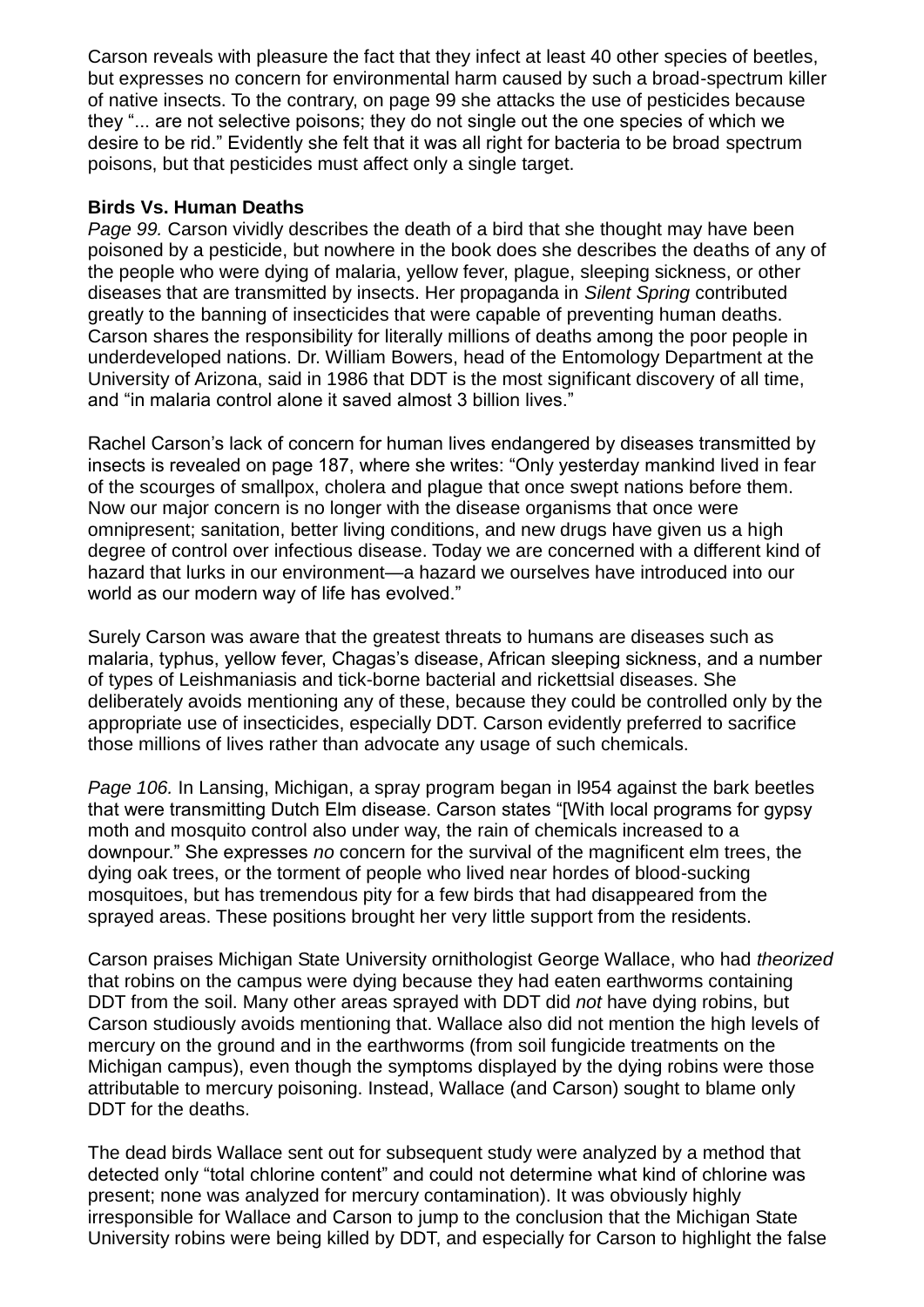theory in her book long after the truth was evident.

In many feeding experiments birds, including robins, were forced to ingest great quantities of DDT (and its breakdown product, DDE). Wallace did not provide any evidence that indicated the Michigan State University robins may have been killed by those chemicals. Researcher Joseph Hickey at the University of Wisconsin had testified before the Environmental Protection Agency hearings on DDT specifically that he could not kill any robins by overdosing them with DDT because the birds simply passed it through their digestive tract and eliminated it in their feces. Many other feeding experiments by the U.S. Fish and Wildlife Service and various university researchers repeatedly showed that DDT and DDE in the diet could not have killed wild birds under field conditions. If Carson had mentioned these pertinent details it would have devastated her major theme, which continued to be the awful threats posed by DDT to all nonhuman creatures on the face of the Earth. Instead of providing the facts that would clarify such conditions, she spent several more pages on unfounded allegations about DDT and various kinds of birds.

*Page 109.* Carson alleges that because of the spray programs, "Heavy mortality has occurred among about 90 species of birds, including those most familiar to suburbanites and amateur naturalists. ... All the various types of birds are affected—ground feeders, treetop feeders, bark feeders, predators."

Carson provides no references to confirm that allegation. The Audubon Christmas Bird Counts, in fact, continued to reveal that *more* birds were counted, *per observer,* during the greatest "DDT years," including those types that Carson had declared to be declining in numbers. When marshes were sprayed with DDT to control the mosquitoes, a common result was a population explosion of birds inhabiting the marshes. The increases evidently occurred because of a reduction in bird diseases that were formerly transmitted by local blood-sucking insects, greater abundance of available food (less plant destruction by insects), and increased quantities of hepatic enzymes produced by the birds as a result of ingesting DDT (these enzymes destroy cancer-causing aflatoxins in birds and other vertebrates).

The flocks of birds—such as red-winged blackbirds—that were produced by the millions in marshes that had been sprayed with DDT caused tremendous damage to grain crops in Ohio and elsewhere. Such destruction was *not* desirable, and if Carson had complained about *that* nobody could have criticized her for it. Instead, she attempted to convince the readers that spraying the marshes caused the *death* of the birds nesting there, despite all the evidence to the contrary.

*Page 111.* Carson says: "All of the treetop feeders, the birds that glean their insect food from the leaves, have disappeared from heavily sprayed areas. ..."

Insecticides temporarily eliminate some insects from sprayed areas, and before others can move in the insectivorous birds cannot find much food there. Carson said the birds had disappeared, and *not* that they had been killed. She later even admitted that their scarcity could be caused by "lack of insects because of spray."

*Page 118.* Carson writes: "Like the robin, another American bird seems to be on the verge of extinction. This is the national symbol, the eagle."

In that very same year, 1962, the leading ornithologist in North America also mentioned the status of the robin. That authority was Roger Tory Peterson, who asked in his *Life* magazine Nature library book, *The Birds,* "What is North America's number one bird?" He then pointed out that it was *the robin!* The Audubon Christmas Bird Count in 1941 (before DDT) was 19,616 robins (only 8.41 seen per observer)—see Table 1. Compare that with the 1960 count of 928,639 robins (or 104.01 per observer). The total was 12 times more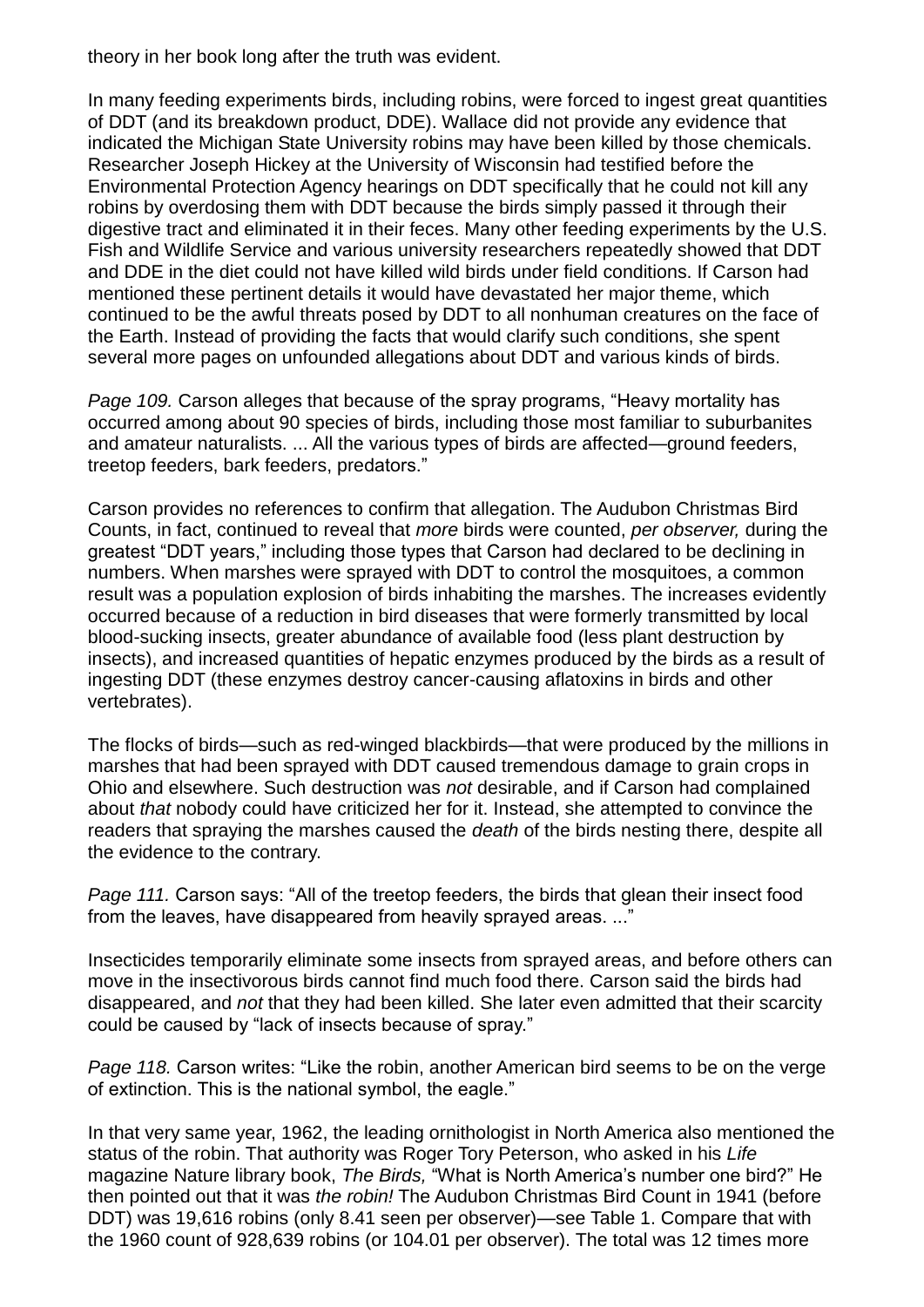robins seen per observer after all those years of DDT and other "modern pesticide" usage. Carson had to avoid all references to such surveys or her thesis would have been disproved by the evidence.

*Page 119.:* Carson spends two pages discussing the Hawk Mountain, Pennsylvania, counts of migrating raptorial birds. Table 2 summarizes the actual total counts of raptors made there during the years before and during the greatest usage of DDT in North America. Obviously, very few of them decreased in numbers during those years. The numbers of migrating hawks (and eagles) increased from 9,29l in 1946 to 16,163 in 1963, but with considerable fluctuation in intervening years.

*Page 120.* Carson explains the lack of young birds by saying: "... [The reproductive capacity of the birds has been so lowered by some environmental agent that there are now almost no annual additions of young to maintain the race. Exactly this sort of situation has been produced artificially in other birds by various experimenters, notably Dr. James DeWitt of the U.S. Fish and Wildlife Service. Dr. DeWitt's now classic experiments on the effects of a series of insecticides on quail and pheasants have established the fact that exposure to DDT or related chemicals, even when doing no observable harm to the parent birds, may seriously affect reproduction. ... For example, *quail into whose diet DDT was introduced throughout the breeding season survived and even produced normal numbers of fertile eggs. But few of the eggs hatched*"[emphasis added].

Carson gives no indication of *how many* might be considered as "few eggs hatching." Perhaps she thought that her readers would never see the rather obscure journal in which DeWitt's results were published in 1956, the *Journal of Agriculture and Food Chemistry.* Otherwise, she surely would not have so badly misrepresented DeWitt's results! The dosage he fed the quail was 100 parts per million in all their food every day, which was roughly 3,000 times the daily DDT intake of humans during the years of the greatest DDT use!

The quail did not just hatch "a few" of their eggs, as DeWitt's data clearly reveal (Table 3). As the published data from DeWitt's experiments show, the "controls" (those quail with no DDT) hatched 83.9 percent of their eggs, while the DDT-fed quail hatched 75 to 80 percent of theirs. I would not call an 80 percent hatch "few," especially when the controls hatched only 83.9 percent of their eggs.

Carson either did not read DeWitt's article, or she deliberately lied about the results of DeWitt's experiments on pheasants, which were published on the same page. The "controls" hatched only 57.4 percent of their eggs, while the DDT-fed pheasants, (dosed with 50 ppm of DDT in all of their food during the entire year) hatched 80.6 percent of theirs. After two weeks, the DDT chicks had 100 percent survival, while the control chicks only had 94.8 percent survival, and after 8 weeks the DDT chicks had 93.3 percent survival while the control chicks only had 89.7 percent survival. *It was false reporting such as this that caused so many leading scientists in the United States to take Rachel Carson to task.*

*Page 122.* Carson says various birds have been storing up the DDT in the tissues of their bodies. "And like the grebes, the pheasants, the quail, and the robins, they are less and less able to produce young and to preserve the continuity of their race."

According to DeWitt's work, *which Carson cited as her source,* the birds that were fed exceedingly high levels of DDT every day hatched nearly as many of their eggs (in quail) to 27 percent *more* of their eggs (in pheasants). The great increases in the numbers of robins were documented in the comments above, in reference to page 118. Carson's claim, therefore, that those three kinds of birds are less and less able to produce young is remarkably false—and insulting to the reader.